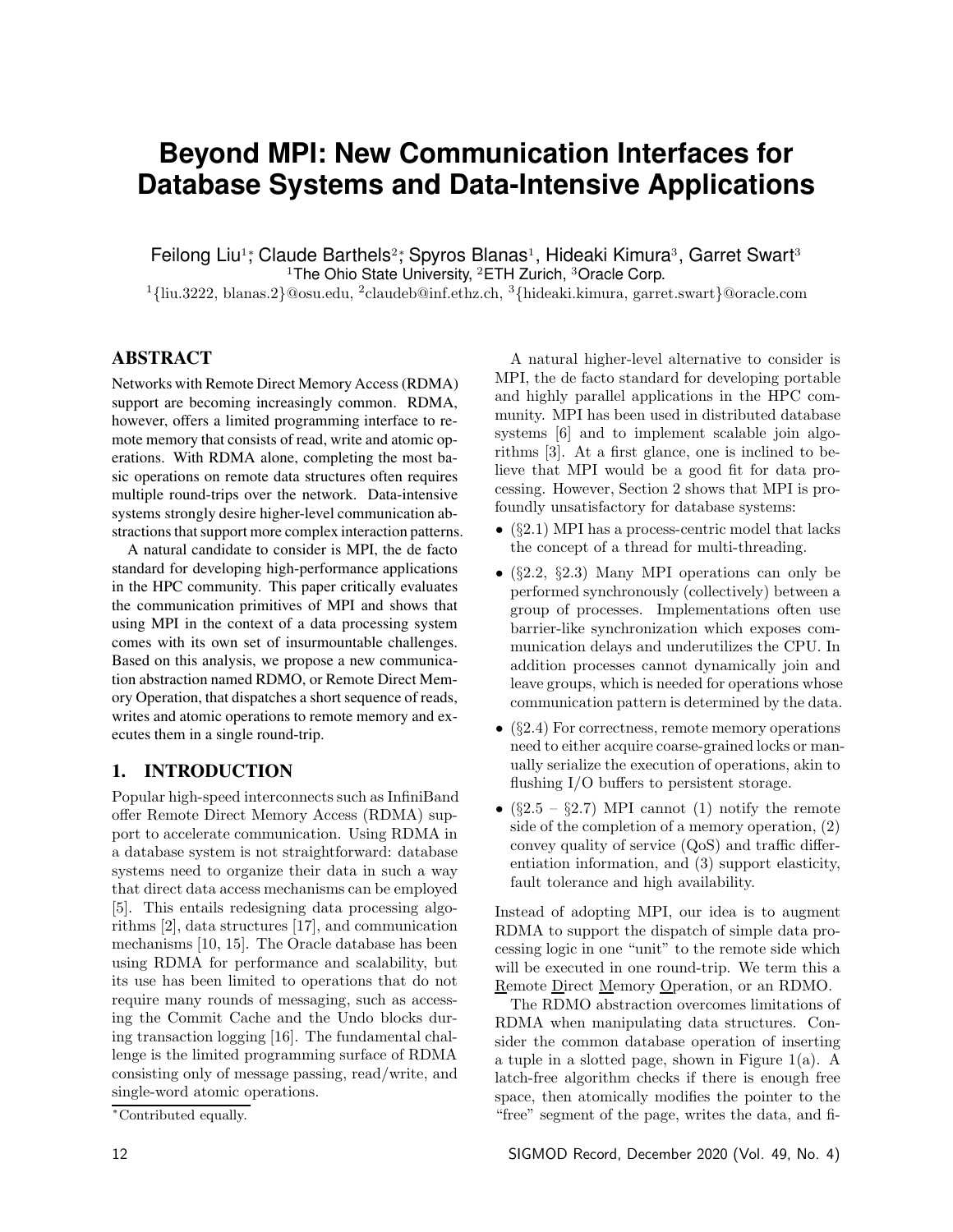

Figure 1: A Remote Direct Memory Operation, or RDMO, dispatches data processing logic to the remote side in one "unit".

nally marks the entry as valid to read. An RDMA implementation issues the sequence of requests shown in Figure 1(b). The RDMO implementation issues a single SlottedAppend RDMO as shown in Figure 1(c). In this example, the RDMO abstraction reduces the number of transmitted messages by  $4\times$ and reduces latency by as much as  $2\times$ . Furthermore, the window of a conflict for the atomic operation is now reduced by  $10 \times$ . Section 3 introduces more RDMO examples.

Prior research has proposed other programming models and abstractions to overcome the shortcomings of MPI. Global Arrays [7] is a programming model that presents the view of consistent global memory. Like MPI, it is limited to one-sided Get, Put, Accumulate and atomic operations that are oblivious to the payload. A more recent effort is DPI [1], an interface definition for modern networks with "flow" and "memory" operations. Like MPI, DPI does not define mechanisms for pushing computation into the network. We envision that RD-MOs will be one such mechanism.

#### 2. A CRITIQUE OF MPI

The Message Passing Interface (MPI) is a communication interface that allows HPC applications to communicate in an efficient and portable manner. We evaluate two popular implementations of MPI, MVAPICH 2.2 [12] and OpenMPI 2.0 [13], on a cluster connected with InfiniBand FDR (56 Gbps). We focus on instances where the MPI abstractions are unsatisfactory for data management.

#### 2.1 Multi-threading support

The unit of parallelism in MPI is a process. The MPI library controls the binding of processes to compute cores and hides this binding behind a namespace where processes are addressed solely through their rank number. However, in a database system, the sender of a message often targets a recipient based on its position in the local compute topology, such as when transmitting to a specific NUMA node or thread. No mechanism in MPI can address a message to a specific thread of an MPI process.

The performance of multi-threaded programs suffers due to contention inside the MPI library. Figure 2 shows the throughput of MVAPICH on a cluster with two nodes, where one node keeps sending data to the other with both one-sided and two-sided functions. In the "multi-process" result, each node runs 20 separate MPI processes. In the "multithread" result, each node runs 1 MPI process with 20 threads. The multi-threaded MPI performance is  $2 \times$  to  $20 \times$  slower than multi-process MPI.

# 2.2 Communication groups

Every communication in MPI targets a specific *communication group*. Within a communication group, the unit of parallelism is a *process* which is identified by a group-specific integer called a *rank*. To manage communication, database systems have to use different communication groups per operation. Furthermore, the communication patterns in a database system are often data-dependent. A weakness of MPI is that it does not permit processes to join or leave a communication group at runtime. Creating new groups at runtime is inefficient: the creation time is about 30ms with 4 nodes (60 processes) per group. As a result, MPI groups need to be generated conservatively to include every process that could potentially contribute to the result. MPI processes that have no data to contribute still have to participate in remote operations with zero-sized payloads for synchronization purposes.

# 2.3 Blocking collective operations

Many MPI operations must be executed synchronously by every process. MPI refers to these operations as *collective operations*. Some collective operations are implemented as blocking calls, meaning that a process is only allowed to continue once all other processes have executed the operation as well. Examples of collective operations include reduce, gather, scatter, and broadcast. Management operations, such as window allocation and deallocation, are also implemented as collective operations.

In the context of data management, using blocking collectives is problematic due to the inability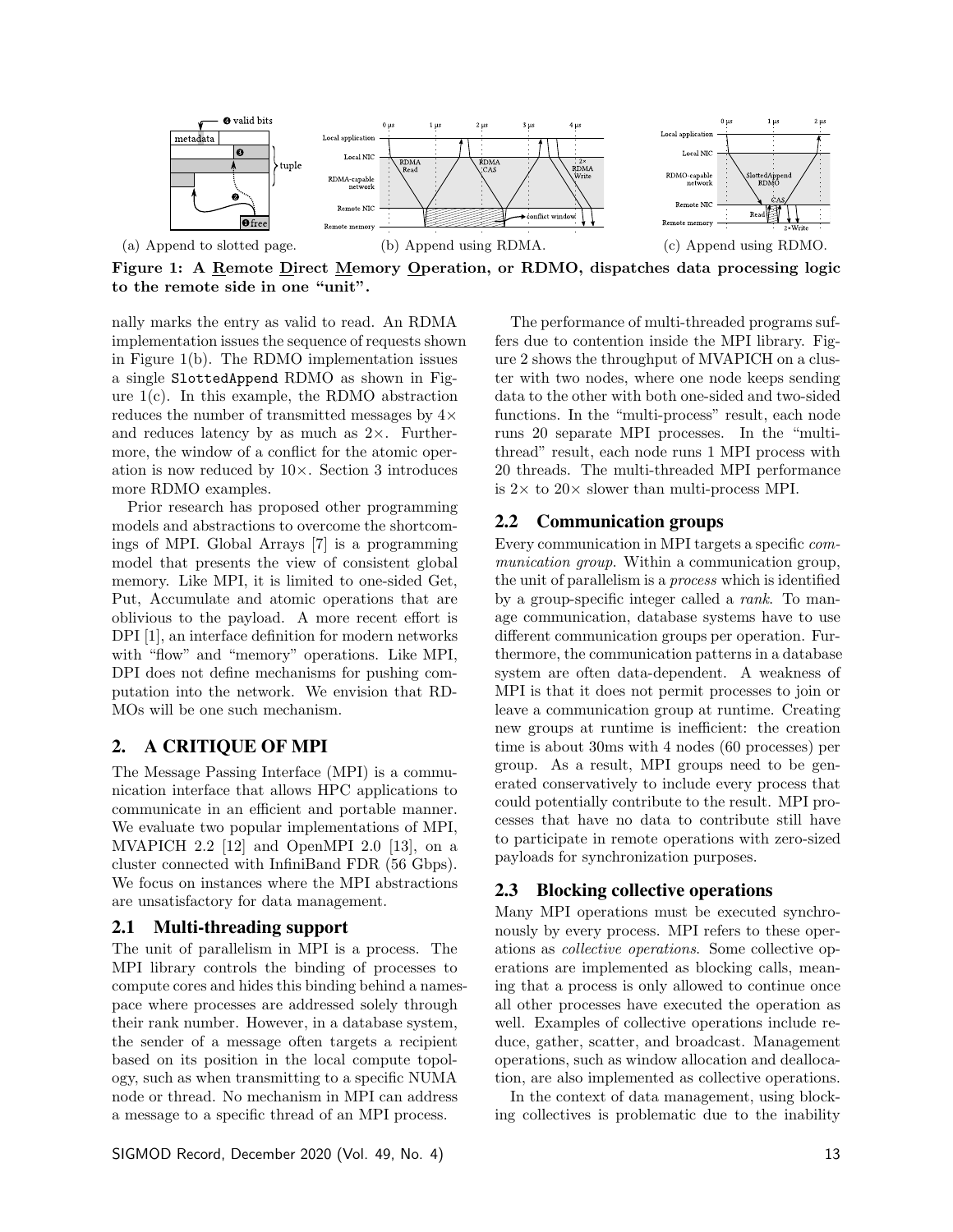

Figure 2: MPI performs poorly with multiple threads.



Figure 3: Collective MPI calls lead to unpredictable performance.



Figure 4: Bypassing MPI and directly using RDMA has better scalability.

of MPI implementations to interleave communication with computation. This is exacerbated if processes manipulate different amounts of data due to skew. Consider an MPI Gather collective operation among 4 processes. Assume processes 1–4 call MPI Gather to send 1 GB of data to process 0. However, processes 1–2 are late in calling MPI Gather, while processes 3–4 call MPI Gather immediately. Figure 3 shows the time when each process returns from the collective call. In the MVAPICH implementation, MPI Gather is not blocking, hence process 3 and 4 exit the collective call earlier than process 1 and 2. However, in the OpenMPI implementation, MPI Gather is blocking, so processes 3–4 are blocked — in fact, they finish after processes  $1-2$ complete despite starting first. This wastes valuable cycles waiting for the collective operation.

#### 2.4 Synchronizing concurrent accesses

RMA operations in MPI are performed on memory regions referred to as *window* objects. A window is a collection of memory regions on which write ("put") and read ("get") operations can be executed. MPI provides two mechanisms to synchronize concurrent accesses to the same window.

In active target synchronization, both the origin and the target synchronize the remote memory access by adding a fence ("epoch") between RMA operations. Pending operations are only guaranteed to be visible after the epoch completes.

In passive target synchronization, MPI provides a coarse-grained locking mechanism. Before a remote memory access can take place, the entire window must be locked. These accesses are guaranteed to have completed only when the window is unlocked. MPI supports two locking modes: an exclusive lock will only grant access to a specific process to modify or read the content of the window, whereas a shared lock allows for concurrent accesses.

The problem of both concurrency control mechanisms is their granularity: locking an entire window is too coarse-grained and defining every operation in terms of epochs is too fine-grained. MPI lacks the sophistication of multi-level locking [8] that lets the system determine the granularity of access control.

# 2.5 Composability and low-level access

MPI assumes total control of the underlying hardware and it cannot co-exist harmoniously with lowlevel network access mechanisms. Many low-level optimizations are mutually exclusive with using MPI. Two examples are:

- 1. Unreliable datagrams: A database system may not require ordered data delivery if it is evaluating a query that does not rely on a sorted order. In this case, it is acceptable for the network to deliver messages out of order. Database systems can unlock better performance and scalability by using the Unreliable Datagram (UD) transport [9, 10], a datagram-based protocol similar to UDP in Ethernet. Figure 4 shows the throughput of a repartitioning operation that transmits each tuple to a destination node based on the hash value of its key. Using the UD transport in InfiniBand has better performance and scalability than the Reliable Connection (RC) transport that is used by many MPI implementations.
- 2. Notified one-sided access: When executing a query or a transaction, the database system can perform one-sided RMA operations to place data at specific locations. For many algorithms, merely writing the data to remote memory is insufficient and specific operations need to be triggered on the remote side after the data has been transmitted. Many network interfaces support notified one-sided RMA accesses to solve this problem. Exposing this functionality in MPI is a topic of active research [4], as notified one-sided accesses are not supported by the MPI standard.

# 2.6 Traffic differentiation

Many interconnects have the capability to provide better service to selected network traffic. For example, InfiniBand includes quality of service (QoS)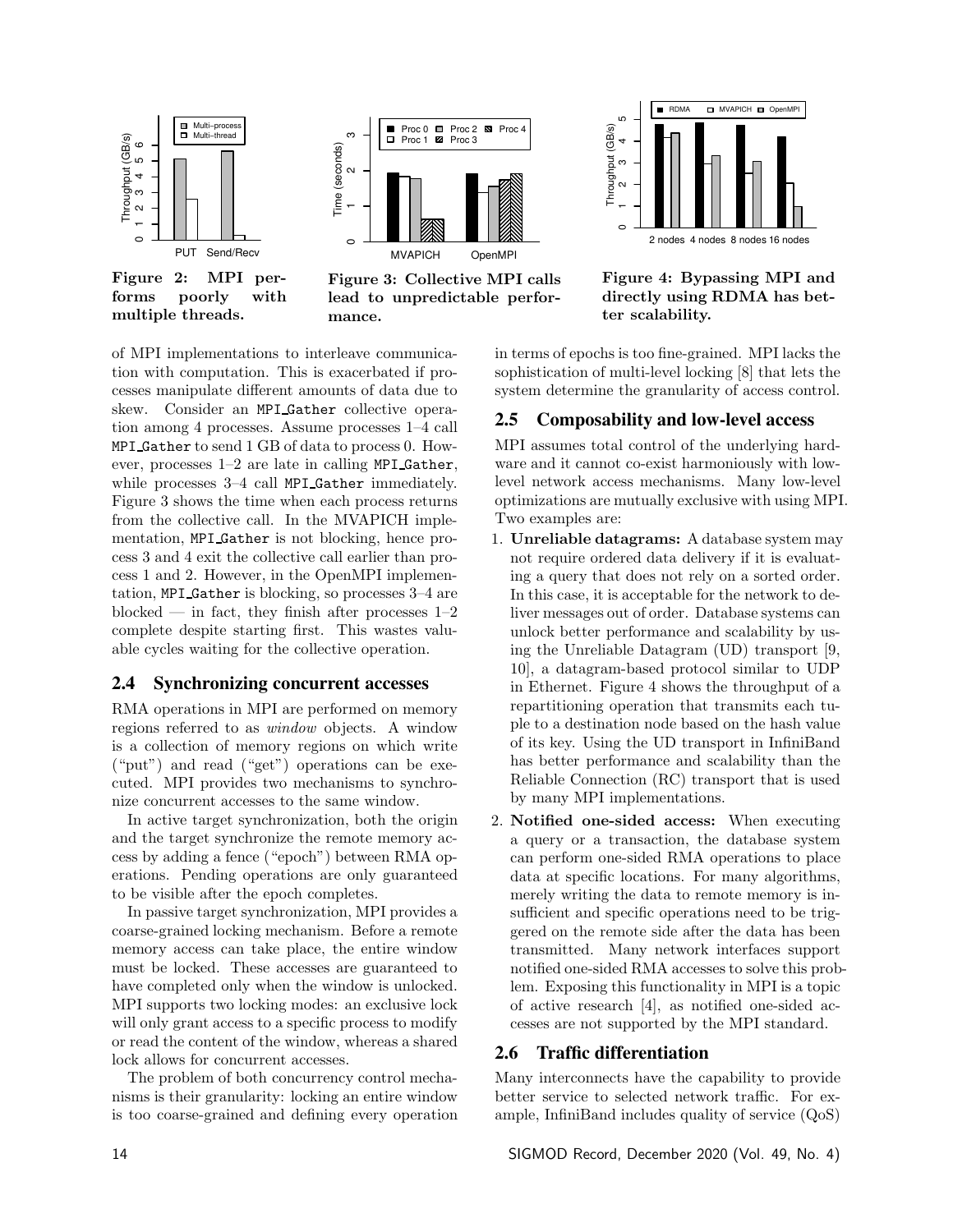Table 1: MPI does not differentiate traffic.

|                              | MVAPICH OpenMPI RDMA |        |        |
|------------------------------|----------------------|--------|--------|
| Short message latency (msec) | 186.08               | 0.06   | 0.03   |
| Bulk transfer latency (msec) | 186.08               | 167.92 | 188.99 |

mechanisms inherently and offers flow prioritization. Traffic differentiation is crucial for database systems as some communications are latency-critical, such as messages for algorithmic coordination or transaction processing, while many analytical workloads can tolerate higher latency in exchange for high-bandwidth transfers. However, MPI lacks mechanisms to associate quality of service information to different requests. Database systems are thus relying on the intricacies of the specific implementation of MPI they use for timely message delivery.

To quantify this limitation, we initiate a bulk data transfer (1 GB) and a small latency-critical message transmission (32 KB) using asynchronous send/receive calls. As seen in Table 1, in MVAPICH the small message is transmitted after the large data transfer, while both OpenMPI and RDMA transmit the small message earlier. This experiment shows that the order in which concurrent messages are delivered is implementation-dependent and cannot be controlled by the database system.

#### 2.7 Elasticity, availability, fault tolerance

The degree of parallelism in MPI is specified when the application starts and it is fixed for the entire duration of the program. MPI cannot scale in or scale out a parallel database deployment, as it lacks the functionality to add and remove processes from a running application.

In addition, many HPC applications are started with a specific lifespan in mind which rarely exceeds several hours. MPI does not offer fault-tolerance features as it is expected that every program would terminate at some point anyway. (In fact, the default error handler in MPI terminates the entire program when a single process fails.) This applicationcentric execution model is radically different from the service-centric model that expects nodes to fail during the lifespan of a typical deployment. In other words, a database system should outlast the hardware it is currently running on. In this model, failures have to be contained and recovered from, and the communication interface needs to support fault tolerance and high-availability mechanisms.

# 3. A NEW ABSTRACTION: RDMO

This section introduces a new abstraction for dataintensive applications, the Remote Direct Memory Operation (RDMO) interface. An RDMO is a re-

SIGMOD Record, December 2020 (Vol. 49, No. 4) 15

quest that triggers the execution of a short sequence of reads, writes and atomic memory operations that will be transmitted and executed at the remote node without interrupting its CPU.

The RDMO communication pattern bridges the gap between direct memory accesses (RDMA) and remote procedure calls (RPC). Unlike RDMA and its fixed set of verbs, the RDMO interface can both transmit data and execute simple operations on a remote node. Unlike an RPC call, the RDMO interface limits the ability of the remote operation to execute too many instructions, access too much data, or block for too long.

# 3.1 Implementing RDMOs

The RDMO interface builds on RDMA and reuses the queue pair (QP) and completion queue (CQ) objects. Like one-sided RDMA verbs, RDMOs are transported over a Reliable Connection. Transport errors and certain operation completion codes can trigger the server to close the connection.

The RDMO interface deviates when it comes to the processing of each message, which is shown in Figure 5. Instead of targeting a memory location with byte-level reads and writes, an RDMO request targets an abstract data type (ADT) which is identified using a capability (a secret identifier). The RDMO operation must map to a valid method of the abstract data type. Each operation accepts an input byte array, and returns a completion code and an output byte array to the CQ. The format and meaning of the byte arrays are determined by the abstract data type method.

When an RDMO-capable endpoint receives the RDMO request, it is placed in a queue of incoming operations. If the queue is full, the RDMO is rejected and the client CQ receives an error. The RDMO is processed when it reaches the head of the queue. Processing an RDMO starts by mapping the capability to an instance of an abstract data type. If there is no such instance, or the identifier does not map to a method of the abstract data type, the operation returns with an error. Otherwise, the appropriate ADT method is invoked.



Figure 5: Implementing RDMOs.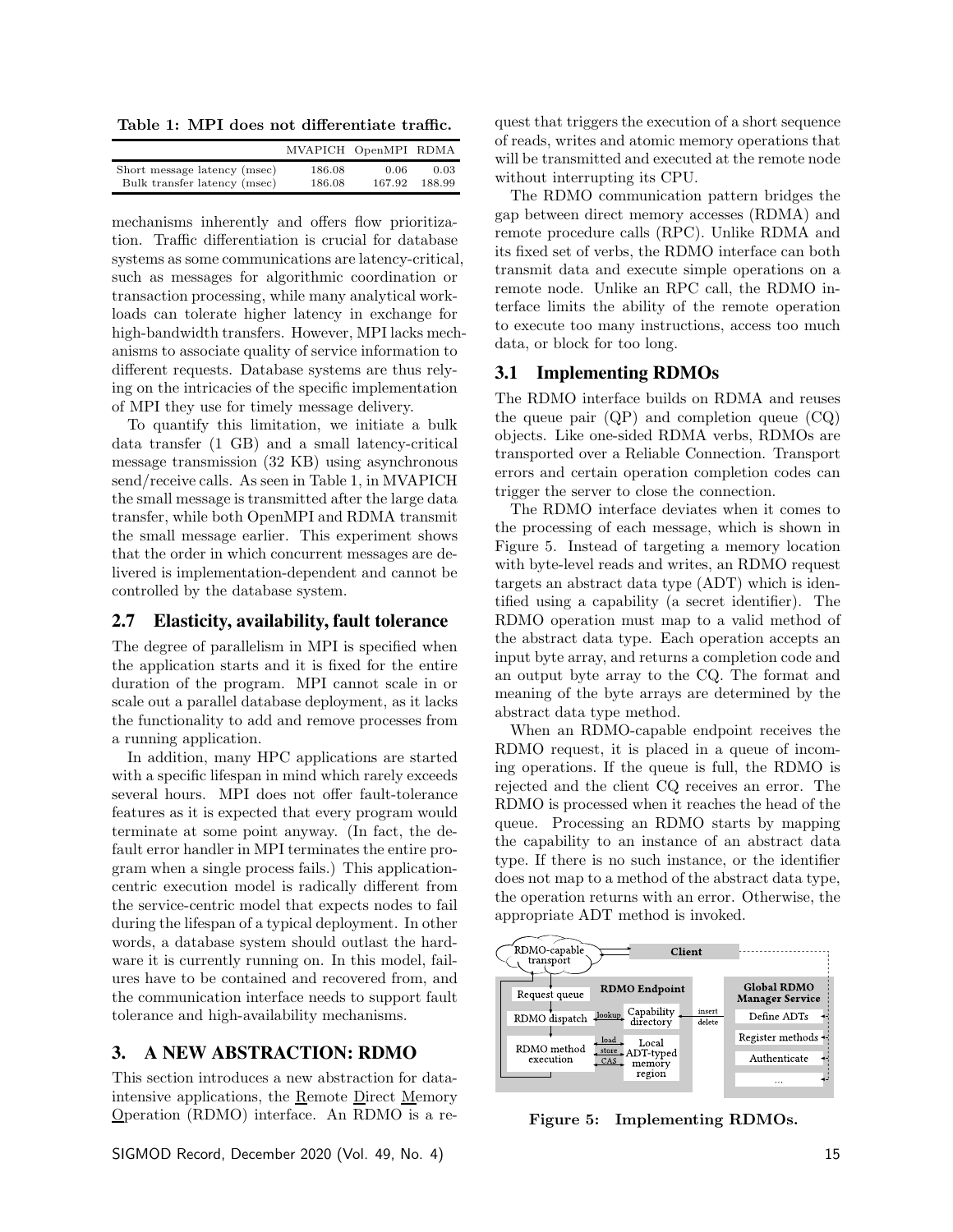The implementor of an RDMO method must certify that it is non-blocking. Each RDMO method has a fixed maximum resource consumption (in cycles) that is provided by the implementor when the RDMO method is registered on the server. Knowledge of the maximum RDMO resource consumption allows the RDMO-capable endpoint to bound the RDMO wait and service time. This avoids the need of timer signals or call progress acknowledgements as part of RDMO transport and execution, and reduces the overhead on the client and the server.

Limiting RDMO methods in this way during registration achieves higher availability, because the completion of an RDMO does not depend (wait) on other activities of the system. In addition, since the RDMO implementation can be fully determined and inlined, it can run outside of the typical application environment. This acts as a layer of abstraction between the endpoint capabilities and the endpoint implementation: an RDMO-capable endpoint can run as a separate user process, an interrupt handler in the OS kernel, a separate VM sharing memory, an FPGA, or even a special purpose chip.

We emphasize that the RDMO interface is not meant to replace existing RDMA or RPC interfaces. To the contrary, the RDMO interface depends on RDMA and RPC: First, the RDMO interface reuses key components of the RDMA mechanism. Second, the RDMO interface requires a higher-level RPC facility that defines new ADT instances, authenticates agents, and authorizes the use of a given ADT by creating a RDMO capability.

#### 3.2 Attributes of RDMOs vs. MPI

RDMOs are embedded into a larger context of a network interface with the following properties:

*Multiple Threads:* As shown in Section 2.1, multi-threaded MPI programs suffer from poor performance. MPI connections are bound to processes, thus making the process rank both a unit of computation and an address for data accesses. The RDMO interface implements endpoints that are independent of the compute components instead.

*Non-Blocking Operations:* Section 2.3 shows that the behavior of MPI depends on the specific implementation and the blocking implementations fails to interleave the communication and computation. All functions of the RDMO interface are non-blocking such that the initiator of an operation can interleave communication and computation.

*Quality of Service:* Section 2.6 shows that MPI cannot prioritize different communication flows. However, database systems have to support many types of workloads that exhibit different communication patterns and some flows need to be prioritized. The

| RDMO                 | Schema<br>aware? | Conditional? | Message<br>savings |
|----------------------|------------------|--------------|--------------------|
| SlottedAppend        | X                |              | $4\times$ or more  |
| ConditionalGather    |                  |              | Up to $30\times$   |
| SignaledRead         | $\times$         |              | $3\times$ or more  |
| WriteAndSeal         | ×                | ×            | $2 \times$         |
| ScatterAndAccumulate |                  |              | Up to $30\times$   |

RDMO interface provides QoS functionality using the RDMA QoS semantics.

*Fault Tolerance:* Section 2.7 highlights the lack of fault tolerance mechanisms in MPI. However, database systems offer services that must be highly available. The RDMO interface has a clearly-defined failure model, inherited by the RDMA interface, and allows applications to react to failures.

*Schema awareness:* Database systems operate on structured data. Pushing down schema information to the network using the abstract data type (ADT) support of RDMOs enables novel in-network processing applications and operations.

*Conditional operations:* Conditional operations allow the developer to evaluate simple *if-then* operations in the remote node. For an RDMO operation with condition check, the remote network card first evaluates if the remote data is in the specified state before applying the operation. This eliminates several round trips and reduces the need for running expensive synchronization or agreement protocols.

#### 3.3 Five database RDMOs

This section presents five common operations in database systems that can be accelerated using the RDMO interface. The attributes of the five RDMO functions are summarized in Table 2. "Message savings" represents the number of messages saved compared with an RDMA implementation of the same function, if one assumes the same number of scatter/gather entries per request (30) as provided by modern InfiniBand network cards. These operations are used to demonstrate the potential of the RDMO interface and are not an exhaustive list.

1. SlottedAppend. This is the common operation of appending a tuple in a buffer, which has been highlighted in Figure 1(a) in Section 1. In case of contention, lock conflicts will increase exponentially. Performing this operation as an RDMO shrinks the conflict window and permits more concurrency under contention.

2. ConditionalGather. Traversing common data structures often requires following pointers. This requires several lookups over RDMA. This RDMO traverses pointer-based data structures, evaluates a user-defined predicate and gathers the matching